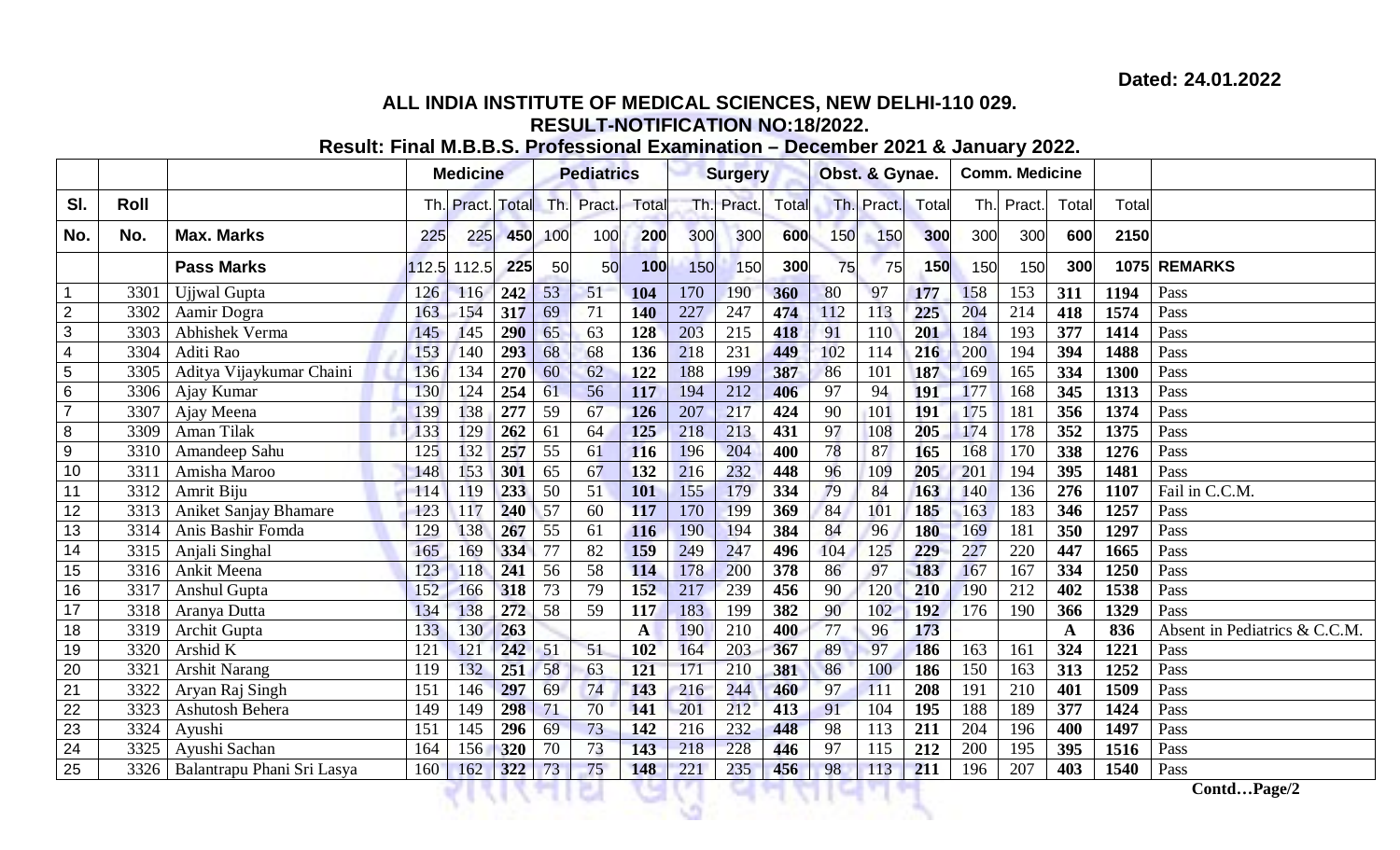|                 |      |                              | <b>Medicine</b> |                  |              |      | <b>Pediatrics</b> |            |     | <b>Surgery</b> |              |     | Obst. & Gynae. |            |     | <b>Comm. Medicine</b> |       |        |                                                                |
|-----------------|------|------------------------------|-----------------|------------------|--------------|------|-------------------|------------|-----|----------------|--------------|-----|----------------|------------|-----|-----------------------|-------|--------|----------------------------------------------------------------|
| SI.             | Roll |                              |                 | Th. Pract. Total |              | -Th. | Pract.            | Total      |     | Th. Pract.     | Total        |     | Th. Pract.     | Total      |     | Th. Pract.            | Total | Total  |                                                                |
| No.             | No.  | <b>Max. Marks</b>            | 225             | 225              | 450          | 100  | 100               | 200        | 300 | 300            | 600          | 150 | 150            | 300        | 300 | 300                   | 600   | 2150   |                                                                |
|                 |      | <b>Pass Marks</b>            |                 | 112.5 112.5      | 225          | 50   | 50                | 100        | 150 | 150            | 300          | 75  | 75             | 150        | 150 | 150                   | 300   |        | 1075 REMARKS                                                   |
| 26              | 3327 | <b>Bhaskar Sahu</b>          | 144             | 149              | 293          | 64   | 68                | 132        | 203 | 224            | 427          | 87  | 107            | 194        | 169 | 194                   | 363   | 1409   | Pass                                                           |
| 27              | 3328 | Biswajit Mahali              | 140             | 134              | 274          | 59   | 57                | 116        | 189 | 195            | 384          | 92  | 93             | 185        | 185 | 169                   | 354   | 1313   | Pass                                                           |
| 28              | 3329 | Bokarwadia Hrishiraj         | 144             | 136              | 280          | 65   | 65                | 130        | 196 | 208            | 404          | 93  | 107            | 200        | 165 | 185                   | 350   | 1364   | Pass                                                           |
| 29              | 3330 | Debdeep Majumdar             | 147             | 150              | 297          | 67   | 67                | 134        | 203 | 224            | 427          | 87  | 102            | 189        | 187 | 191                   | 378   | 1425   | Pass                                                           |
| 30              | 3331 | Deric Joseph                 | 131             | 134              | 265          | 59   | 59                | 118        | 188 | 209            | 397          | 83  | 96             | 179        | 159 | 181                   | 340   | 1299   | Pass                                                           |
| 31              | 3332 | Devashish Gupta              | 150             | 140              | 290          | 74   | 73                | 147        | 230 | 237            | 467          | 96  | 115            | 211        | 187 | 210                   | 397   | 1512   | Pass                                                           |
| $\overline{32}$ | 3333 | Devika C                     | 134             | 131              | 265          | 57   | 59                | 116        | 184 | 196            | 380          | 81  | 98             | 179        | 178 | 192                   | 370   | 1310   | Pass                                                           |
| 33              | 3334 | Divyansh Soni                | 140             | 135              | 275          | 63   | 61                | 124        | 190 | 199            | 389          | 90  | 104            | 194        | 181 | 198                   | 379   | 1361   | Pass                                                           |
| 34              | 3335 | Dogga Sandeep                | 156             | 166              | 322          | 70   | 77                | 147        | 228 | 239            | 467          | 97  | 108            | 205        | 199 | 207                   | 406   | 1547   | Pass                                                           |
| 35              | 3336 | Dogra Abhishek Veerendra     | 150             | 148              | 298          | 61   | 62                | 123        | 199 | 194            | 393          | 87  | 95             | 182        | 176 | 190                   | 366   | 1362   | Pass                                                           |
| 36              | 3337 | Fathima Muhamed              | 128             | 139              | 267          | 64   | 62                | 126        | 175 | 198            | 373          | 87  | 96             | 183        | 176 | 188                   | 364   | 1313   | Pass                                                           |
| 37              | 3338 | G Manoj Pavan Reddy          | 148             | 140              | 288          | 65   | 64                | 129        | 216 | 231            | 447          | 97  | 101            | 198        | 201 | 196                   | 397   | 1459   | Pass                                                           |
| 38              | 3340 | Harikrishnan S               | 129             | 132              | 261          | 61   | 66                | 127        | 156 | 204            | 360          | 83  | 100            | 183        | 160 | 184                   | 344   | 1275   | Pass                                                           |
| 39              | 3341 | Harsh Agarwal                | 158             | 169              | 327          | 62   | 74                | 136        | 212 | 242            | 454          | 95  | 102            | 197        | 171 | 206                   | 377   | 1491   | Pass                                                           |
| 40              | 3342 | Harshit Anand                | 157             | 161              | 318          | 69   | 73                | 142        | 214 | 233            | 447          | 95  | 113            | 208        | 182 | 197                   | 379   | 1494   | Pass                                                           |
| 41              | 3343 | Hukam Singh Yadav            |                 |                  | $\mathbf{A}$ | 58   | 60                | 118        | 184 | 217            | 401          | 79  | 100            | 179        | 163 | 179                   | 342   | 1040   | Absent in Medicine                                             |
| 42              | 3344 | <b>Ishmeet Kaur</b>          | 153             | 158              | 311          | 63   | 74                | 137        | 217 | 239            | 456          | 92  | 112            | 204        | 183 | 208                   | 391   | 1499   | Pass                                                           |
| 43              | 3345 | Kalluru Sree Laya            | 145             | 151              | 296          | 66   | 66                | 132        | 206 | 221            | 427          | 86  | 109            | 195        | 177 | 200                   | 377   | 1427   | Pass                                                           |
| 44              | 3346 | Kartavya Gangwar             | 156             | 152              | 308          | 71   | 73                | 144        | 210 | 234            | 444          | 92  | 107            | 199        | 194 | 208                   | 402   | 1497   | Pass                                                           |
| 45              | 3347 | Kathyayini Goud Thodupunoori | 139             | 147              | 286          | 63   | 68                | 131        | 191 | 222            | 413          | 87  | 103            | <b>190</b> | 176 | 186                   | 362   | 1382   | Pass                                                           |
| 46              | 3349 | Kunal Aggarwal               | 146             | 154              | 300          | 63   | 66                | 129        | 214 | 233            | 447          | 93  | 113            | 206        | 187 | 208                   | 395   | 1477   | Pass                                                           |
| 47              | 3350 | Lakkimsetti Arnav Thrinath   | 145             | 155              | 300          | 70   | 74                | 144        | 219 | 229            | 448          | 92  | 105            | 197        | 194 | 191                   | 385   | 1474   | Pass                                                           |
| 48              | 3351 | M Sindhu Raghuveera          |                 |                  | $\mathbf{A}$ | 49   | $\mathbf{A}$      | 49         |     |                | $\mathbf{A}$ |     |                | A          |     |                       | A     | 49/100 | Fail in Pediatrics and absent in<br>Med., Surg, Obst. & C.C.M. |
| 49              | 3352 | Mahendra Kumawat             | 150             | 151              | 301          | 61   | 65                | <b>126</b> | 192 | 215            | 407          | 90  | 100            | <b>190</b> | 176 | 196                   | 372   | 1396   | Pass                                                           |
| 50              |      | 3353   Manish Mulchandani    | 150             | 147              | 297          | 66   | 69                | 135        | 207 | 236            | 443          | 97  | 118            | 215        | 188 | 208                   | 396   | 1486   | Pass                                                           |
| 51              | 3354 | Marpu Narasimha Murthy       | 136             | 142              | 278          | 62   | 61                | 123        | 191 | 205            | 396          | 87  | 98             | 185        | 177 | 188                   | 365   | 1347   | Pass                                                           |
| 52              |      | 3355   Mehak Singhal         | 144             |                  | 148 292      | 64   | 64                | 128        | 210 | 222            | 432          | 97  | 103            | 200        | 182 | 194                   | 376   | 1428   | Pass                                                           |
|                 |      |                              |                 |                  |              |      |                   |            |     |                |              |     |                |            |     |                       |       |        | Contdpage-3                                                    |

## **Page-2 Result: Final M.B.B.S. Professional Examination – December 2021 & January 2022.**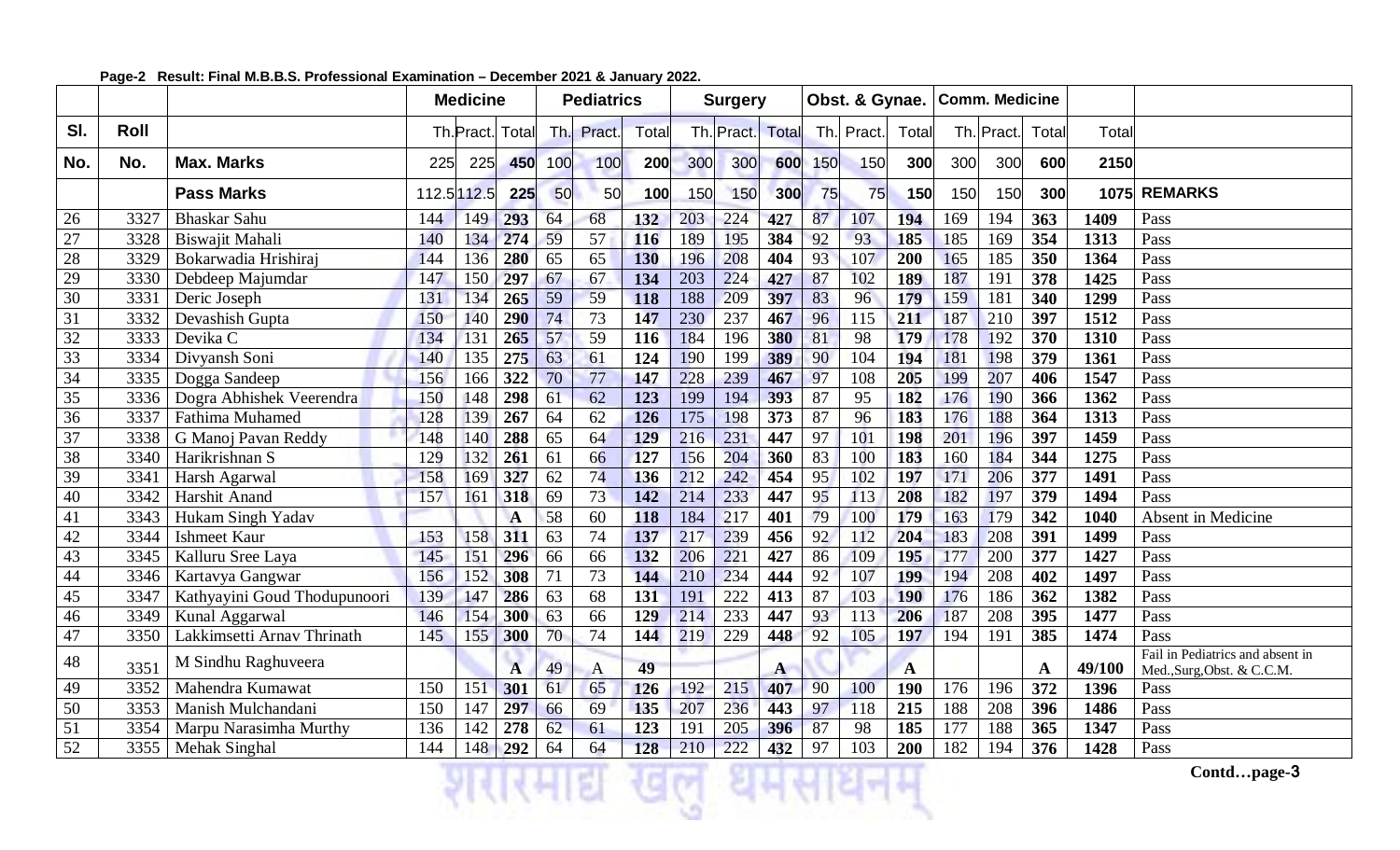|     |      |                           |       |        | <b>Medicine</b> |     |        | <b>Pediatrics</b> |     |            | <b>Surgery</b> |     | Obst. & Gynae. |            |     | <b>Comm. Medicine</b> |       |       |                |
|-----|------|---------------------------|-------|--------|-----------------|-----|--------|-------------------|-----|------------|----------------|-----|----------------|------------|-----|-----------------------|-------|-------|----------------|
| SI. | Roll |                           | Th.   | Pract. | Total           | Th. | Pract. | Total             |     | Th. Pract. | Total          |     | Th. Pract.     | Total      |     | Th. Pract.            | Total | Total |                |
| No. | No.  | <b>Max. Marks</b>         | 225   | 225    | 450             | 100 | 100    | 200               | 300 | 300        | 600            | 150 | 150            | 300        | 300 | 300                   | 600   | 2150  |                |
|     |      | <b>Pass Marks</b>         | 112.5 | 112.5  | 225             | 50  | 50     | 100               | 150 | 150        | 300            | 75  | 75             | 150        | 150 | 150                   | 300   | 1075  | <b>REMARKS</b> |
| 53  | 3356 | Mrinal Dewangan           | 148   | 149    | 297             | 64  | 66     | <b>130</b>        | 204 | 191        | 395            | 92  | 103            | 195        | 176 | 191                   | 367   | 1384  | Pass           |
| 54  | 3357 | Narreddy Manvitha         | 158   | 156    | 314             | 70  | 72     | 142               | 221 | 236        | 457            | 105 | 112            | 217        | 192 | 205                   | 397   | 1527  | Pass           |
| 55  | 3358 | Navtej Mangat             | 136   | 137    | 273             | 59  | 56     | 115               | 184 | 194        | 378            | 90  | 105            | 195        | 174 | 169                   | 343   | 1304  | Pass           |
| 56  | 3359 | Nipun Chandra             | 165   | 175    | 340             | 69  | 74     | 143               | 229 | 250        | 479            | 94  | 114            | 208        | 193 | 222                   | 415   | 1585  | Pass           |
| 57  | 3360 | Nishant Ranjan            | 135   | 139    | 274             | 57  | 51     | 108               | 200 | 186        | 386            | 87  | 98             | 185        | 171 | 178                   | 349   | 1302  | Pass           |
| 58  | 3361 | Nishita N Purohit         | 167   | 166    | 333             | 73  | 78     | <b>151</b>        | 246 | 256        | 502            | 114 | 119            | 233        | 207 | 225                   | 432   | 1651  | Pass           |
| 59  | 3362 | Nithila Rathod Ramesh     | 130   | 134    | 264             | 59  | 61     | <b>120</b>        | 202 | 202        | 404            | 86  | 102            | 188        | 155 | 164                   | 319   | 1295  | Pass           |
| 60  | 3363 | Nitin Jassal              | 132   | 122    | 254             | 55  | 63     | 118               | 177 | 187        | 364            | 90  | 101            | 191        | 162 | 173                   | 335   | 1262  | Pass           |
| 61  | 3364 | Nitish Kumar              | 139   | 137    | 276             | 64  | 59     | 123               | 191 | 200        | 391            | 94  | 97             | 191        | 163 | 173                   | 336   | 1317  | Pass           |
| 62  | 3365 | Nupur Sureshkumar Bathwar | 154   | 156    | 310             | 66  | 67     | 133               | 222 | 234        | 456            | 102 | 114            | 216        | 204 | 207                   | 411   | 1526  | Pass           |
| 63  | 3366 | Ojasvi Niramay Sharma     | 143   | 148    | 291             | 68  | 68     | 136               | 205 | 220        | 425            | 90  | 106            | <b>196</b> | 178 | 189                   | 367   | 1415  | Pass           |
| 64  | 3367 | Pakal Yashpal Mangalsing  | 143   | 145    | 288             | 64  | 68     | 132               | 198 | 200        | 398            | 103 | 102            | 205        | 191 | 193                   | 384   | 1407  | Pass           |
| 65  | 3368 | Parul Yadav               | 157   | 159    | 316             | 66  | 72     | 138               | 220 | 242        | 462            | 96  | 113            | 209        | 187 | 201                   | 388   | 1513  | Pass           |
| 66  | 3369 | Peetala Joel              | 127   | 122    | 249             | 57  | 57     | 114               | 176 | 182        | 358            | 80  | 85             | 165        | 170 | 151                   | 321   | 1207  | Pass           |
| 67  | 3370 | Penta Ravi Teja           | 115   | 125    | 240             | 51  | 54     | 105               | 162 | 188        | 350            | 81  | 96             | 177        | 161 | 161                   | 322   | 1194  | Pass           |
| 68  | 3371 | Pradeep Beniwal           | 124   | 114    | 238             | 55  | 51     | 106               | 169 | 168        | 337            | 84  | 94             | 178        | 158 | 156                   | 314   | 1173  | Pass           |
| 69  | 3372 | Pranav Rai                | 168   | 162    | 330             | 76  | 79     | 155               | 228 | 247        | 475            | 100 | 113            | 213        | 217 | 219                   | 436   | 1609  | Pass           |
| 70  | 3373 | Pranjal Kabra             | 138   | 133    | 271             | 63  | 64     | 127               | 195 | 194        | 389            | 89  | 101            | <b>190</b> | 182 | 183                   | 365   | 1342  | Pass           |
| 71  | 3374 | Priya Yadav               | 160   | 157    | 317             | 77  | 77     | 154               | 225 | 238        | 463            | 109 | 117            | 226        | 207 | 206                   | 413   | 1573  | Pass           |
| 72  | 3375 | Rashmi Sharma             | 121   | 124    | 245             | 55  | 56     | 111               | 174 | 195        | 369            | 78  | 98             | 176        | 164 | 172                   | 336   | 1237  | Pass           |
| 73  | 3376 | Rhytha Kasiraj            | 144   | 143    | 287             | 64  | 70     | 134               | 211 | 221        | 432            | 92  | 104            | 196        | 194 | 196                   | 390   | 1439  | Pass           |
| 74  | 3377 | Rinku Sarmah              | 150   | 161    | 311             | 68  | 77     | 145               | 199 | 234        | 433            | 97  | 116            | 213        | 189 | 198                   | 387   | 1489  | Pass           |

## **Page-3 Result: Final M.B.B.S. Professional Examination – December 2021 & January 2022.**

**Contd…page-4**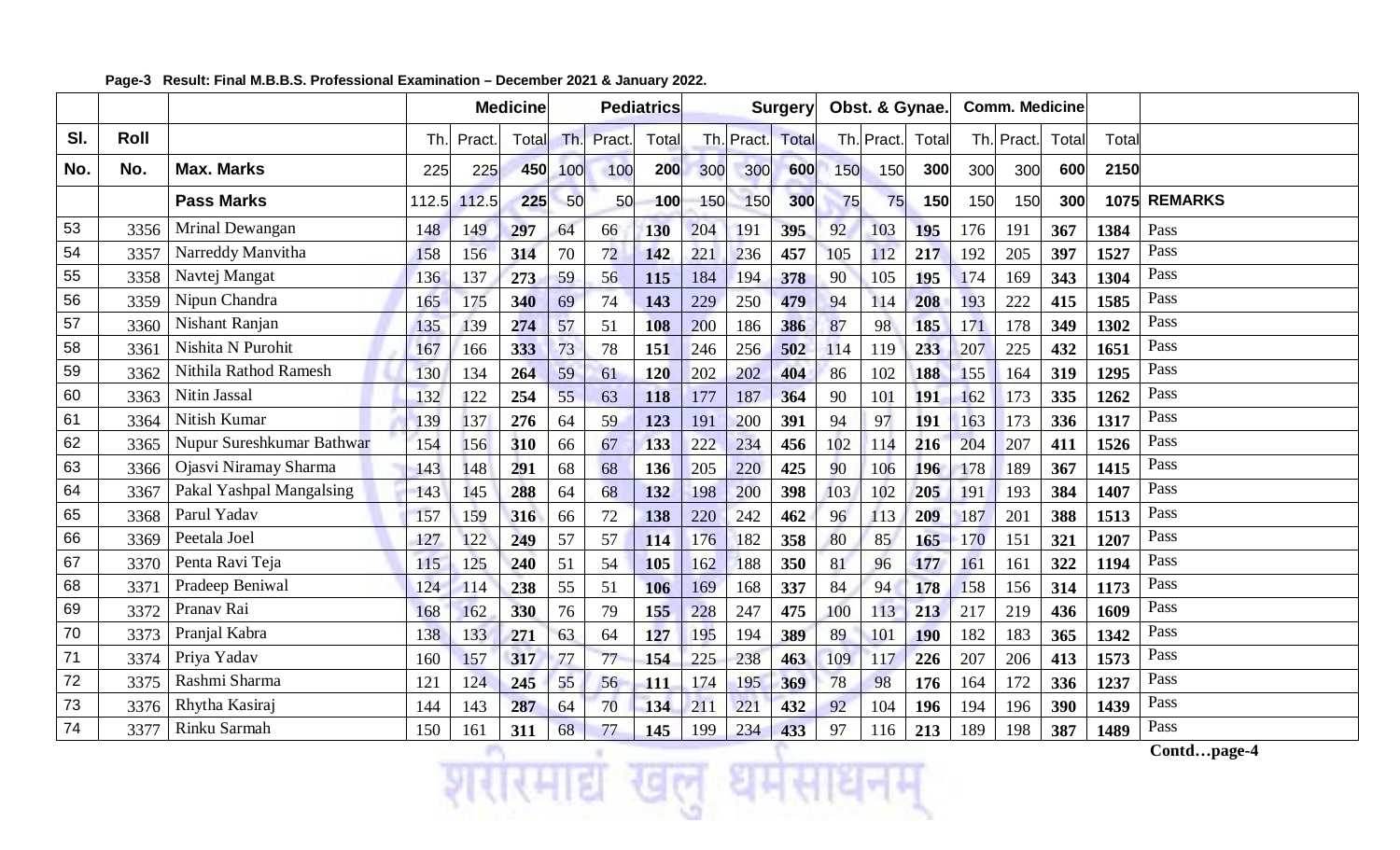|               |         |                          |     | <b>Medicine</b> |     |     | <b>Pediatrics</b> |       |     | <b>Surgery</b> |                  |     |                    |            |     | Obst. & Gynae. Comm. Medicine |       |       |                                                         |
|---------------|---------|--------------------------|-----|-----------------|-----|-----|-------------------|-------|-----|----------------|------------------|-----|--------------------|------------|-----|-------------------------------|-------|-------|---------------------------------------------------------|
| <b>SI.119</b> | 129Roll |                          |     | Th.Pract. Total |     |     | Th. Pract.        | Total |     |                | Th. Pract. Total |     | Th. Pract.   Total |            |     | Th. Pract.                    | Total | Total |                                                         |
| No.           | No.     | <b>Max. Marks</b>        | 225 | 225             | 450 | 100 | 100               | 200   | 300 | 300            | 600              | 150 | 150                | 300        | 300 | 300                           | 600   | 2150  |                                                         |
|               |         | <b>Pass Marks</b>        |     | 112.5 112.5     | 225 | 50  | 50                | 100   | 150 | 150            | 300              | 75  | 75                 | 150        | 150 | 150                           | 300   | 1075  | <b>REMARKS</b>                                          |
| 75            | 3378    | Rishav Raj               | 151 | 150             | 301 | 67  | 75                | 142   | 200 | 226            | 426              | 102 | 114                | 216        | 196 | 193                           | 389   | 1474  | Pass                                                    |
| 76            | 3379    | Ritika Dhakad            | 156 | 149             | 305 | 67  | 79                | 146   | 210 | 230            | 440              | 103 | 112                | 215        | 203 | 198                           | 401   | 1507  | Pass                                                    |
| 77            | 3380    | Ritu Dudi                | 145 | 148             | 293 | 65  | 66                | 131   | 191 | 212            | 403              | 92  | 110                | 202        | 194 | 202                           | 396   | 1425  | Pass                                                    |
| 78            | 3381    | Rohit Kumar              | 115 | 105             | 220 | 51  | 52                | 103   | 169 | 178            | 347              | 76  | 85                 | 161        | 141 | 147                           | 288   | 1119  | Fail in Medicine & C.C.M.                               |
| 79            | 3382    | Sadineni Nikhil Chowdary | 98  | 114             | 212 | 38  | 40                | 78    | 135 | 172            | 307              | 60  | 77                 | 137        | 160 | 170                           | 330   | 1064  | Fail in Medicine, Pediatrics,<br>Surgery & Obst. Gynae. |
| 80            | 3384    | Sandeep Kumar            | 121 | 122             | 243 | 55  | 60                | 115   | 182 | 177            | 359              | 86  | 100                | 186        | 168 | 170                           | 338   | 1241  | Pass                                                    |
| 81            | 3385    | Sankeerth Sadananda      | 167 | 166             | 333 | 71  | 81                | 152   | 235 | 242            | 477              | 110 | 122                | 232        | 209 | 219                           | 428   | 1622  | Pass                                                    |
| 82            | 3386    | Shashank Bhatkar         | 144 | 152             | 296 | 69  | 63                | 132   | 207 | 197            | 404              | 100 | 102                | 202        | 193 | 199                           | 392   | 1426  | Pass                                                    |
| 83            | 3387    | Shubhra Mandal           | 131 | 148             | 279 | 60  | 67                | 127   | 188 | 210            | 398              | 84  | 106                | 190        | 167 | 200                           | 367   | 1361  | Pass                                                    |
| 84            | 3388    | Siddhant Yadav           | 130 | 141             | 271 | 59  | 67                | 126   | 178 | 207            | 385              | 89  | 104                | 193        | 189 | 197                           | 386   | 1361  | Pass                                                    |
| 85            | 3389    | Sujay Dev                | 150 | 154             | 304 | 67  | 66                | 133   | 207 | 224            | 431              | 88  | 107                | 195        | 194 | 197                           | 391   | 1454  | Pass                                                    |
| 86            | 3390    | Sumayya Mehaboob         | 145 | 161             | 306 | 71  | 74                | 145   | 213 | 226            | 439              | 98  | 112                | 210        | 194 | 210                           | 404   | 1504  | Pass                                                    |
| 87            | 3391    | Sushrut Chandra          | 143 | 153             | 296 | 64  | 68                | 132   | 199 | 222            | 421              | 88  | 109                | 197        | 178 | 194                           | 372   | 1418  | Pass                                                    |
| 88            | 3392    | Tamoghna Ghosh           | 140 | 152             | 292 | 67  | 62                | 129   | 196 | 202            | 398              | 95  | 101                | 196        | 184 | 188                           | 372   | 1387  | Pass                                                    |
| 89            | 3393    | <b>Tanish Bansal</b>     | 140 | 153             | 293 | 65  | 71                | 136   | 204 | 227            | 431              | 93  | 107                | 200        | 191 | 209                           | 400   | 1460  | Pass                                                    |
| 90            | 3394    | Teja Sri Konatala        | 157 | 155             | 312 | 64  | 73                | 137   | 210 | 217            | 427              | 100 | 106                | 206        | 188 | 201                           | 389   | 1471  | Pass                                                    |
| 91            | 3395    | Vanshika Arora           | 159 | 163             | 322 | 74  | 84                | 158   | 233 | 251            | 484              | 98  | 121                | 219        | 211 | 223                           | 434   | 1617  | Pass                                                    |
| 92            | 3396    | Vasave Sandesh Rajesh    | 139 | 145             | 284 | 62  | 70                | 132   | 200 | 221            | 421              | 94  | 112                | 206        | 181 | 195                           | 376   | 1419  | Pass                                                    |
| 93            | 3398    | Vishwas Kumar Anand      | 135 | 161             | 296 | 64  | 71                | 135   | 196 | 226            | 422              | 86  | 107                | <b>193</b> | 192 | 201                           | 393   | 1439  | Pass                                                    |
| 94            | 3399    | Vutukuri Venkata Anirudh | 157 | 156             | 313 | 67  | 71                | 138   | 227 | 240            | 467              | 91  | 106                | 197        | 204 | 211                           | 415   | 1530  | Pass                                                    |
| 95            | 3400    | Y Mallika                | 126 | 132             | 258 | 53  | 62                | 115   | 173 | 203            | 376              | 84  | 97                 | 181        | 156 | 174                           | 330   | 1260  | Pass                                                    |
| 96            | 3401    | Yash Sikdar              | 119 | 129             | 248 | 52  | 59                | 111   | 181 | 201            | 382              | 88  | 98                 | 186        | 171 | 184                           | 355   | 1282  | Pass                                                    |

धमस

#### **Page-4 Result: Final M.B.B.S. Professional Examination – December 2021 & January 2022.**

an s

माद्य

GM

**Contd…page-5**